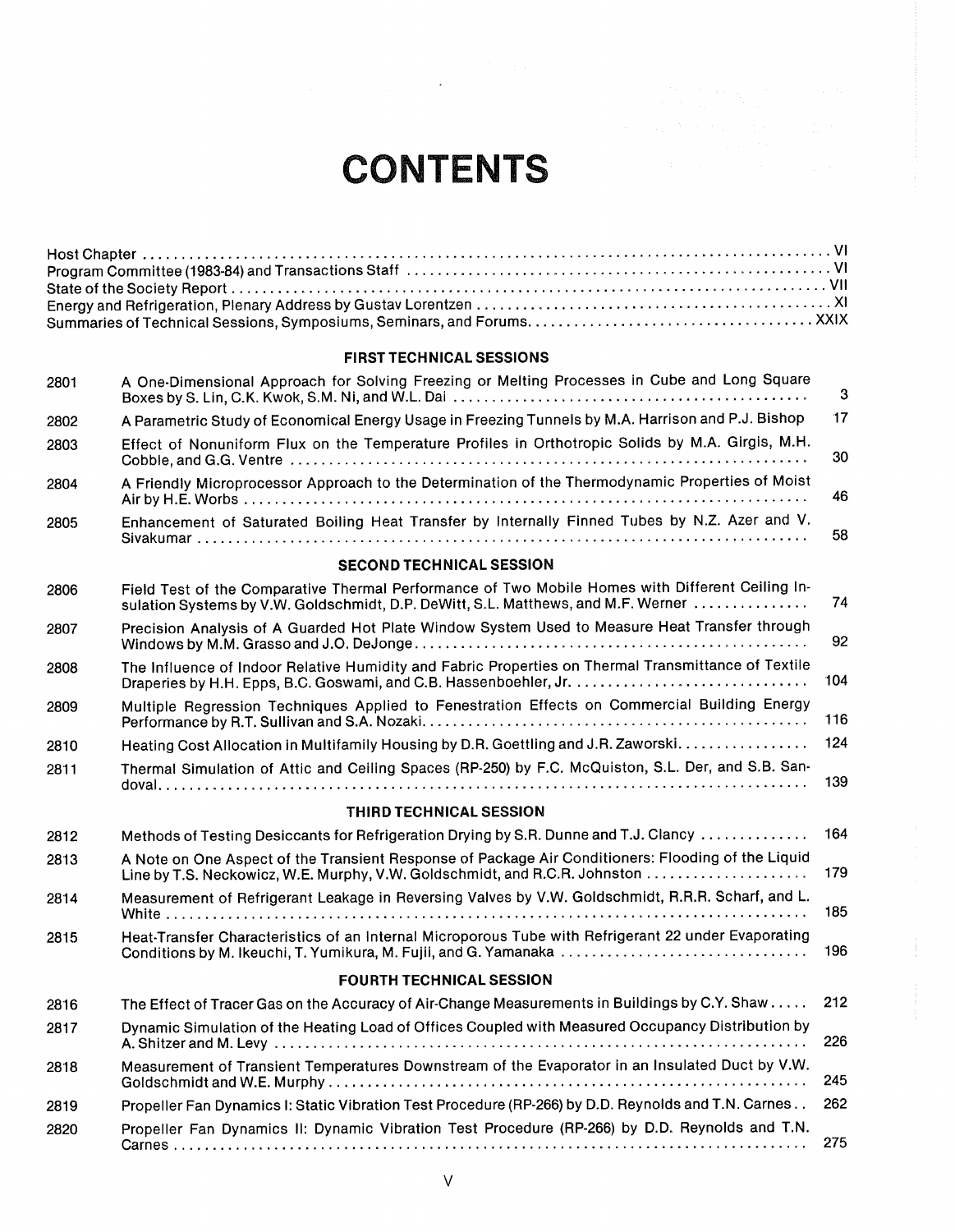# FIFTH TECHNICALSESSION

| 2821 | Air-to-Water Heat Pump Chiller System-An Analysis of Variance in Annual Electricity Consumption by | -286 |
|------|----------------------------------------------------------------------------------------------------|------|
| 2822 | Heat Pump Water Heaters: A Comment on Factors Affecting Operating COP by D.M. Stipanuk and D.C.    |      |
| 2823 | Modeling and Simulation of the Crawlspace Heat Pump by D.M. Wasserman and R.L. Reid  312           |      |
| 2824 | Heat Pump Room Air-Conditioner Using Variable Capacity Compressor by J. Umezu and S. Suma 335      |      |
| 2825 | Energy Audit Input Procedures and Forms (RP-351) by R. Stewart, S. Stewart, and R. Joy  350        |      |
|      |                                                                                                    |      |

# SOCIETY BUSINESS

| <b>ASHRAE Intersociety Representatives.</b> |  |
|---------------------------------------------|--|
|                                             |  |
|                                             |  |
|                                             |  |
|                                             |  |

# HOST CHAPTER

#### Atlanta

# **OFFICERS**

Robert M. Suggs III, President William B. Faulkner, Jr., President-Elect Stephen M. Huff, Vice-President Robert H. Elmore, Secretary

# 1983-84 ASHRAE PROGRAM COMMITTEE

Robert C. Moyer, Chairman Robert L. Gorton, Vice-Chairman Jarnes L. Calm Paul E. Evans ThOrnas J. Ferdelman William S. Fleming Jim L. Heldenbrand Nancylsenhour Donald J. Leverenz Robert J. McKee Curtis 0. Pedersen WalterW. Treichler, Jr. Jack E. Tumilty Robert W. Zanders

Staff Liaison Jack L. McClung, Manager of Professional and Educational Programs

#### **HOST COMMITTEE**

Daniel C. McNeil, General Chairman Stephen M. Huff, Vice-Chairman, Communications Ronald J. Kessner, Vice-Chairman, Finance Richard F. Pressley, Vice-Chairman, Technical Program Dewey V. Young, Vice-Chairman, Social

# TRANSACTIONS STAFF

Editor Mildred Geshwiler

Assistant Editor Jennifer Bailey

Editorial Assistant Joyce Odewahn

Production Manager Stanley Beitler

Graphics Manager Lawrence H. Darrow

Asst. Graphics Mgr. Darrell Taylor

Graphics Assistant Dan Dickens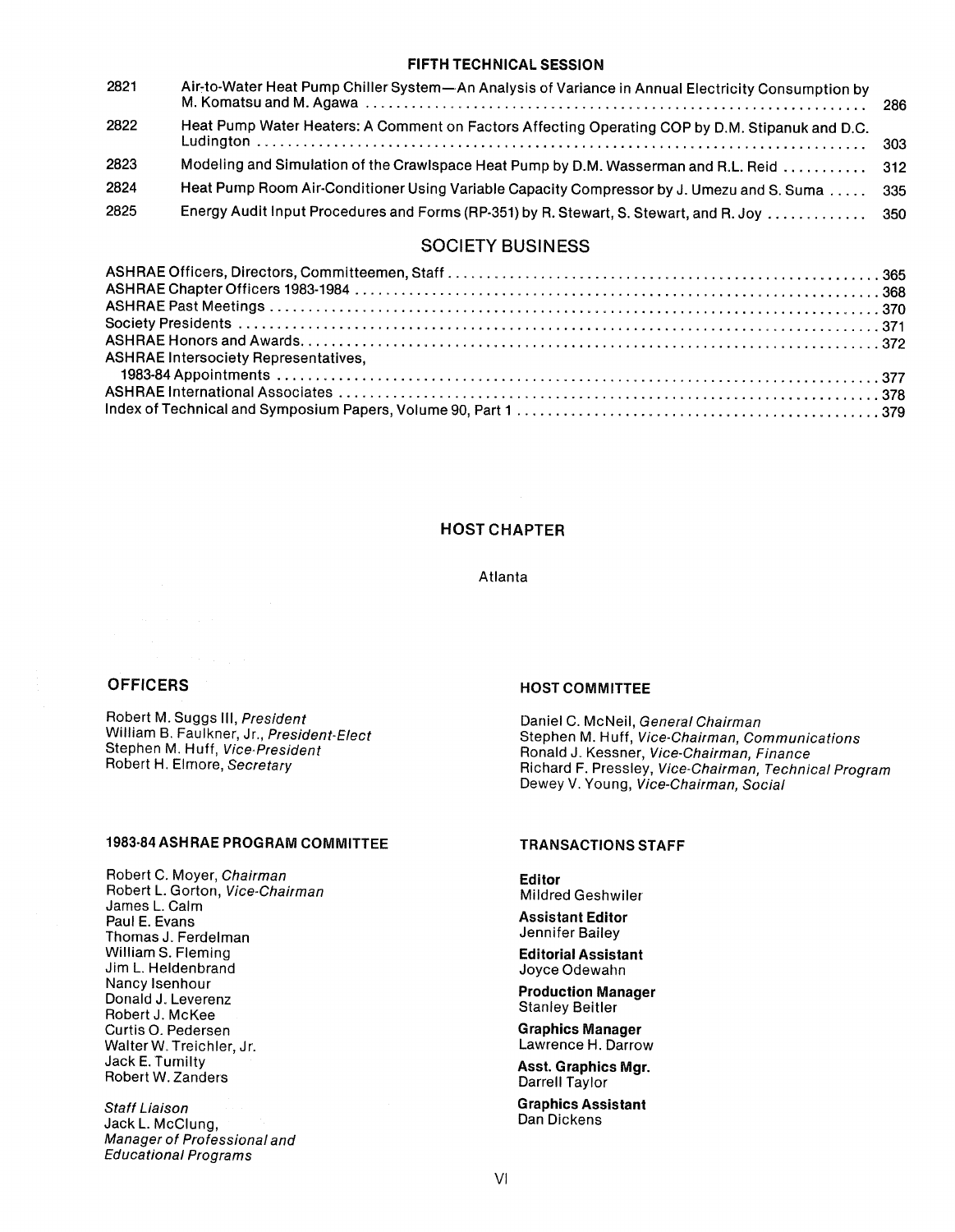# CONTENTS

| AT-84-1 | ENHANCEMENT OF SHELL-SIDE CONDENSATION IN SHELL-AND-TUBE REFRIGERANT CON-<br><b>DENSERS</b>                                                                                                       |     |
|---------|---------------------------------------------------------------------------------------------------------------------------------------------------------------------------------------------------|-----|
|         |                                                                                                                                                                                                   | 5   |
|         | Effects of Refrigerant-Oil Mixtures on Condensation Heat Transfer on the External Surface of<br>Horizontal Tubes in Water-Cooled Shell-and-Tube Condensers (RP-378) by J.C.Y. Wang, M. Turaga, S. | 26  |
|         | The Effects of Vapor Velocity and Tube Bundle Geometry on Condensation in Shell-Side Refrigeration                                                                                                | 39  |
|         | Heat Transfer Analysis of Shell-and-Tube Condensers with Shell-Side Enhancement by K. Takahashi,                                                                                                  | 60  |
|         |                                                                                                                                                                                                   | 72  |
| AT-84-2 | FIELD PERFORMANCE OF BUILDINGS: MEASUREMENT AND INTERPRETATION                                                                                                                                    |     |
|         | A Statistical Study of the Thermal Performance of a Group of 1478 Houses on the Canadian Prairies by                                                                                              | 83  |
|         | The Effect of Wall Mass on Winter Heating Loads and Indoor Comfort—An Experimental Study by D.M.                                                                                                  | 94  |
|         | Experimental Definition of the Intermittent Space Heating Demand of Different Houses by J.J. Lebrun,                                                                                              | 122 |
| AT-84-3 | EVAPORATIVE COOLING—THE SLEEPING ENERGY SAVER                                                                                                                                                     |     |
|         | Indirect Evaporative Air Coolers for Hot, Dry Climates by J.I. Yellott and J. Gamero                                                                                                              | 139 |
|         | Indirect Evaporative Cooling Using Plate-Type Heat Exchangers by C.M. Scofield and N.H. Deschamps                                                                                                 | 148 |
|         |                                                                                                                                                                                                   | 154 |
| AT-84-4 | DESUPERHEATER AND HEAT PUMP WATER HEATERS FOR RESIDENTIAL WATER HEATING                                                                                                                           |     |
|         | Economic Viability of Heat Pump Desuperheaters for Supplying Domestic Hot Water by M. Olszewski.                                                                                                  | 169 |
|         | Comparison of Field Performance of a High-Efficiency Heat Pump with and without a Desuperheater                                                                                                   | 180 |
|         | Heat Pump Water Heaters—A Better Water Heating Approach? by M. Perlman                                                                                                                            | 191 |
| AT-84-5 | <b>VENTILATIVE COOLING</b>                                                                                                                                                                        |     |
|         | Heat Transfer in Naturally Ventilated Rooms: Data from Full-Scale Measurements by S. Chandra and                                                                                                  | 211 |
|         | Ventilation Cooling of Residential Buildings by R. Kammerud, E. Ceballos, B. Curtis, W. Place, and B.                                                                                             | 226 |
|         | The Calculation of Natural Ventilation and Comfort by S. Ashley and M. Sherman                                                                                                                    | 253 |
|         | Predicting Thermal Comfort of People in Naturally Ventilated Buildings by E.A. Arens, A.G. Blyholder,                                                                                             | 272 |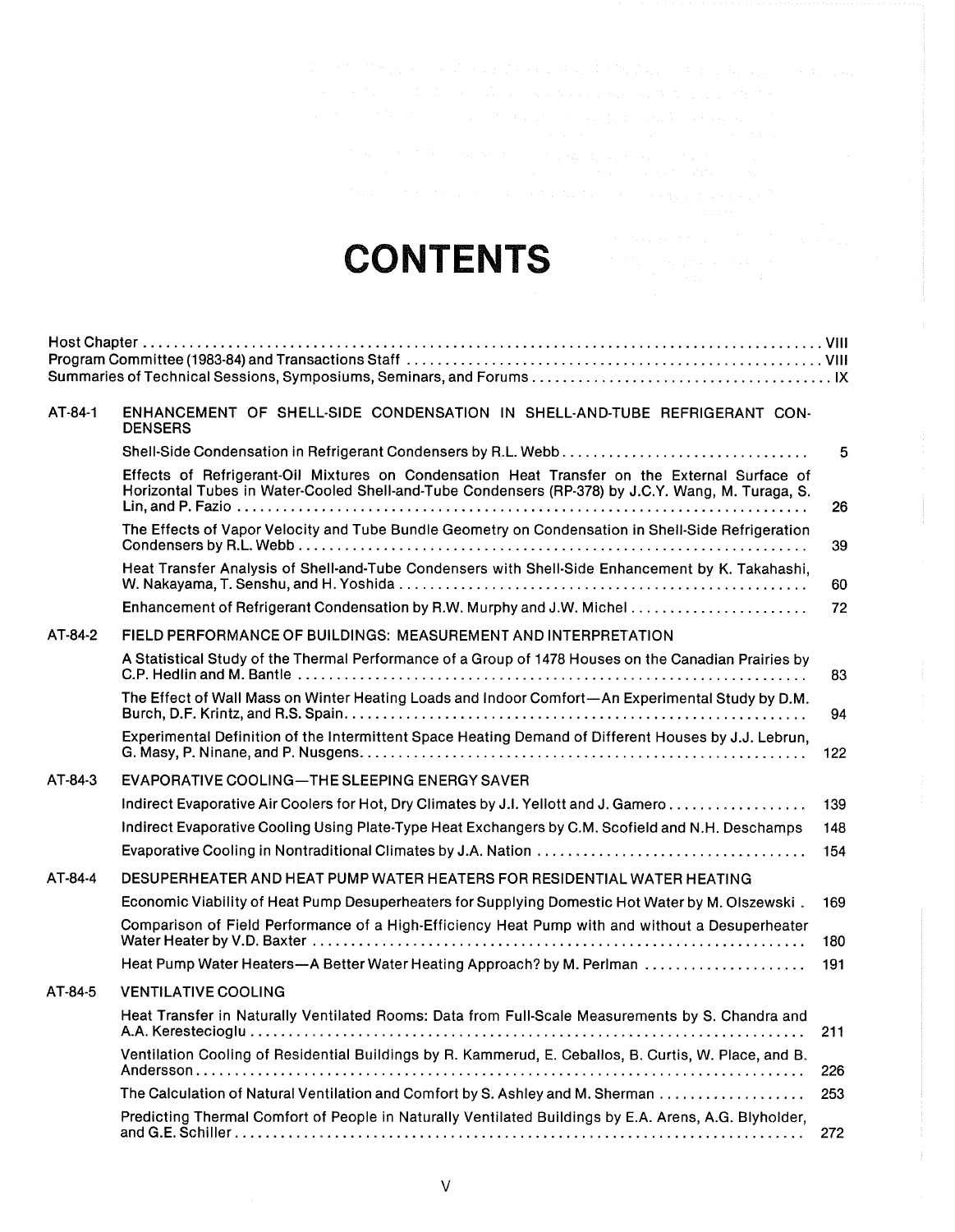| AT-84-6  | GEOTHERMAL DISTRICT HEATING MODELING AND GROUNDWATER HEAT PUMP APPLICATIONS                                                                                                                 |            |
|----------|---------------------------------------------------------------------------------------------------------------------------------------------------------------------------------------------|------------|
|          | Findings of the Maryland Commission on Groundwater Heat Pumps by J.E. Tillman                                                                                                               | 287        |
|          | Performance Monitoring of Select Groundwater Heat Pump Installations in North Dakota by D.V.                                                                                                | 290        |
|          | Water-Source Heat Pump System for Mount Vernon Unitarian Church by A. Weinstein, L.D.                                                                                                       | 304        |
|          | Geothermal District Heating Models: A Review of Compatibility and Validity by G.M. Reistad and T.                                                                                           | 313        |
| AT-84-7  | DESIGN METHODS FOR OFF-PEAK COOLING                                                                                                                                                         |            |
|          | Sizing of Thermal Storage Systems for Cooling Buildings with Time-of-Use Electric Rates by J.M.                                                                                             | 347        |
|          | Cooling with Off-Peak Energy: Design Implications of Different Rate Schedules by J.G. Asbury                                                                                                | 360        |
|          | Design Considerations for Modular Glycol Ice Storage Systems by C.D. MacCracken                                                                                                             | 374        |
|          | 24-Story Office Tower Air-Conditioning System Employing Ice Storage-A Case History by T.A.                                                                                                  | 387        |
| AT-84-8  | <b>ENERGY USE EVALUATION</b>                                                                                                                                                                |            |
|          |                                                                                                                                                                                             | 401        |
|          | Component Analysis of Utility Bills: A Tool for the Energy Auditor by J.D. Cowan and I.A. Jarvis                                                                                            | 411        |
|          |                                                                                                                                                                                             | 424        |
|          | Common Sense about Building Energy Consumption Analysis by D.R. Wulfinghoff                                                                                                                 | 437        |
| AT-84-9  | AIR CONDITIONING IN THE INDUSTRIAL ENVIRONMENT                                                                                                                                              |            |
|          | A Computer Program for Air Temperature and Cooling Load Determination for Stratified-Cooled In-                                                                                             | 451        |
|          |                                                                                                                                                                                             | 460        |
|          | Optimal Design of an Air Jet for Spot Cooling by F.A. Tillman, C.L. Hwang, and M.J. Lin                                                                                                     | 476        |
|          |                                                                                                                                                                                             | 499        |
| AT-84-10 | ENERGY RESOURCES AND ASHRAE: WHERE WE ARE, WHAT'S BEEN DONE                                                                                                                                 |            |
|          |                                                                                                                                                                                             | 521        |
|          |                                                                                                                                                                                             | 531        |
|          | Accounting for Energy Resource Use in Building Regulations by D.R. Conover                                                                                                                  | 547        |
|          | Proposal for a Simple Method for Determining Resource Impact Factors by J.L. Heiman                                                                                                         | 564        |
| AT-84-11 | NEW DEVELOPMENTS IN ENERGY CALCULATION MODELS                                                                                                                                               |            |
|          | Generation of Building Energy System Models by E.F. Sowell, K. Taghavi, H. Levy, and D.W. Low                                                                                               | 573<br>587 |
|          | Optimal Control Applied to Air Conditioning in Buildings by J.L. Nizet, J. Lecomte, and F.X. Litt                                                                                           | 601        |
|          | A Computer Algorithm for Predicting Infiltration and Interroom Airflows by G.N. Walton<br>Simplified Methods for Determining Seasonal Heat Loss from Uninsulated Slab-on-Grade Floors by T. | 611        |
|          | Simplified Dimensionless Relations for Heat Loss from Basements by D.C. Yard, M. Morton-Gibson,                                                                                             | 633        |
|          |                                                                                                                                                                                             |            |
| AT-84-12 | THE ROLE OF DAMPERS IN SMOKE CONTROL                                                                                                                                                        |            |
|          | Air Tightness of Fire Dampers for Smoke Exhaust Systems in High-Rise Buildings by G.T. Tamura and                                                                                           | 647        |
|          | What is a Smoke Damper? A Summary of UL Standard 555S-Leakage-Rated Dampers for Use in                                                                                                      | 655<br>665 |
|          |                                                                                                                                                                                             |            |
| AT-84-13 | BOILING LIQUID-CHARGED SOLAR SYSTEMS                                                                                                                                                        |            |
|          | Thermal Performance of a Solar Collector Containing a Boiling Fluid (R-11) by A.I. Al-Tamimi, and J.A.                                                                                      | 681        |
|          | ASHRAE 109-A Test Standard for Two-Phase Solar Collectors by R.P. Spears and V.H. Waldin                                                                                                    | 697        |
|          | On the Laboratory Testing of Boiling Liquid Collectors by W.W. Youngblood                                                                                                                   | 709        |